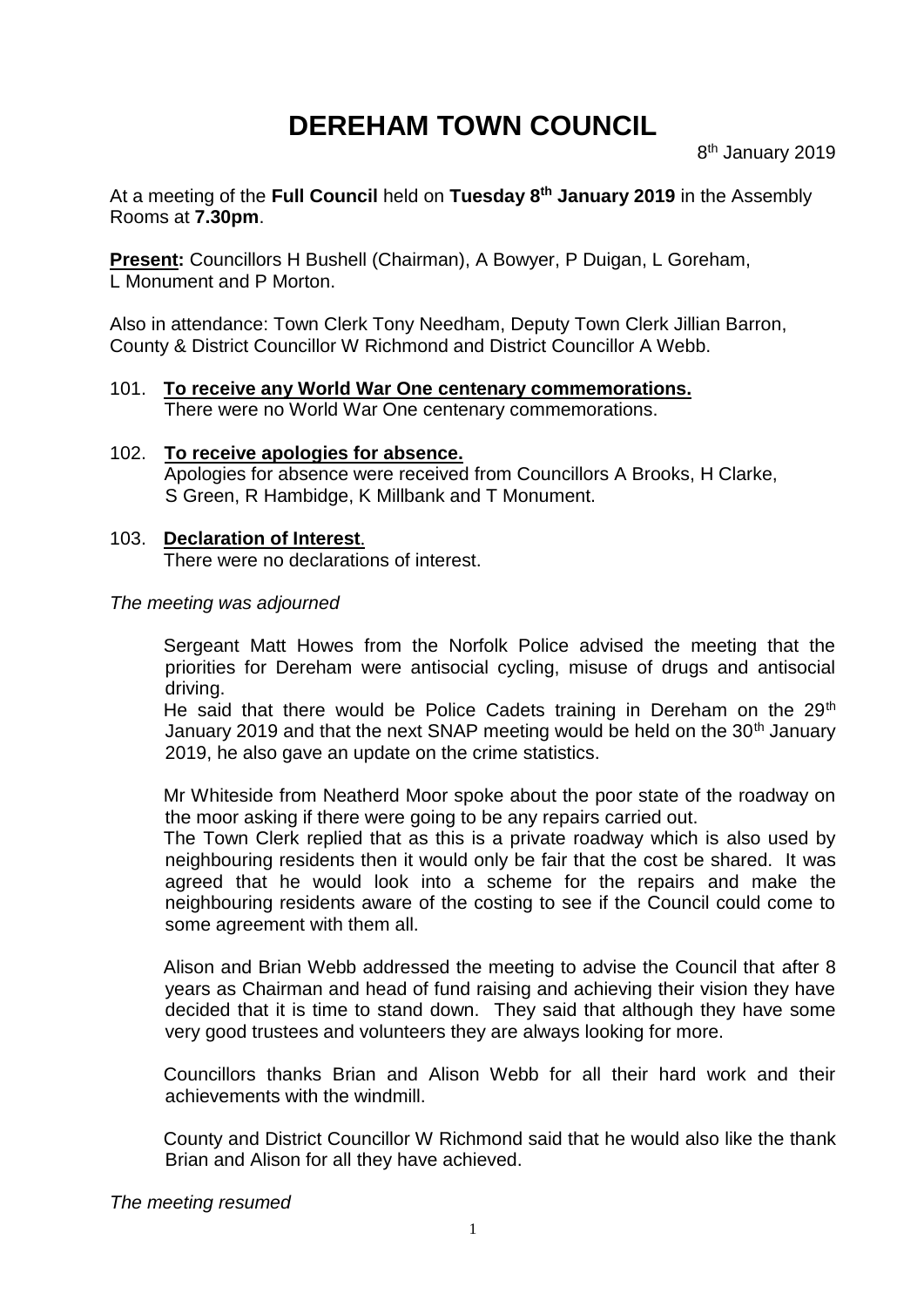## 104. **To receive announcements.**

The Mayor, Councillor H Bushell announced that she had attended the following events:

| 13th December 2018             | $\sim$         | <b>Caring Friends for Cancer</b>       |
|--------------------------------|----------------|----------------------------------------|
| 13th December 2018             | $\sim$         | Air Training Corp Annual Presentation  |
| 14th December 2018             | $\mathbf{r}$   | Meeting with the Police                |
| 15 <sup>th</sup> December 2018 | $\blacksquare$ | St Nicholas Church Fund Raising        |
| 17th December 2018             | $\overline{a}$ | Disco at Sense                         |
| 17th December 2018             | ÷,             | Tea and Tots at Church House           |
| 18 <sup>th</sup> December 2018 | $\mathbf{r}$   | <b>Forget Me Not Christmas Meeting</b> |
| 21 <sup>st</sup> December 2018 | $\blacksquare$ | Service of Lessons and Carols          |

105. To receive, confirm as correct and sign the minutes of the **Full Council** meeting held on **Tuesday 11th December 2018.**

Proposed by Councillor H Bushell, seconded by Councillor A Bowyer, the minutes of the Full Council meeting Tuesday 11<sup>th</sup> December 2018 were agreed and signed.

106. To receive, confirm as correct and sign the minutes of the **Planning** meeting held on **Tuesday 11th December 2018.**

Proposed by Councillor H Bushell, seconded by Councillor L Monument the minutes of the planning meeting Tuesday 11<sup>th</sup> December 2018 were agreed and signed.

### 107. **To receive and adopt the list of accounts paid, the Financial Statement and list of accounts to be paid.**

Proposed by Councillor H Bushell, seconded by Councillor L Monument the list of accounts paid, the Financial Statement and list of accounts to be paid were agreed and signed.

108. **To consider inviting Paul Claussen to a meeting with Breckland Council.** The Chief Executive of Breckland Council, Anna Graves has specifically said that she does not want Paul Claussen, Alison Webb or William Richmond to attend the meeting which will now take place on the 19<sup>th</sup> February 2019.

### 109. **To consider letting 'About Dereham' use the committee room at the Assembly Rooms.**

It was agreed that the committee room at the Assembly Rooms would not be suitable for 'About Dereham' to use and that the Library would be ideal for them to use as a drop in centre for consultation or hire the meeting room/bar area at the Memorial Hall.

### 110. **To consider commissioning new websites for Memorial Hall and Town Council.**

It was agreed that the Town Council would commission new websites for the Memorial Hall and the Town Council at a cost of £860.